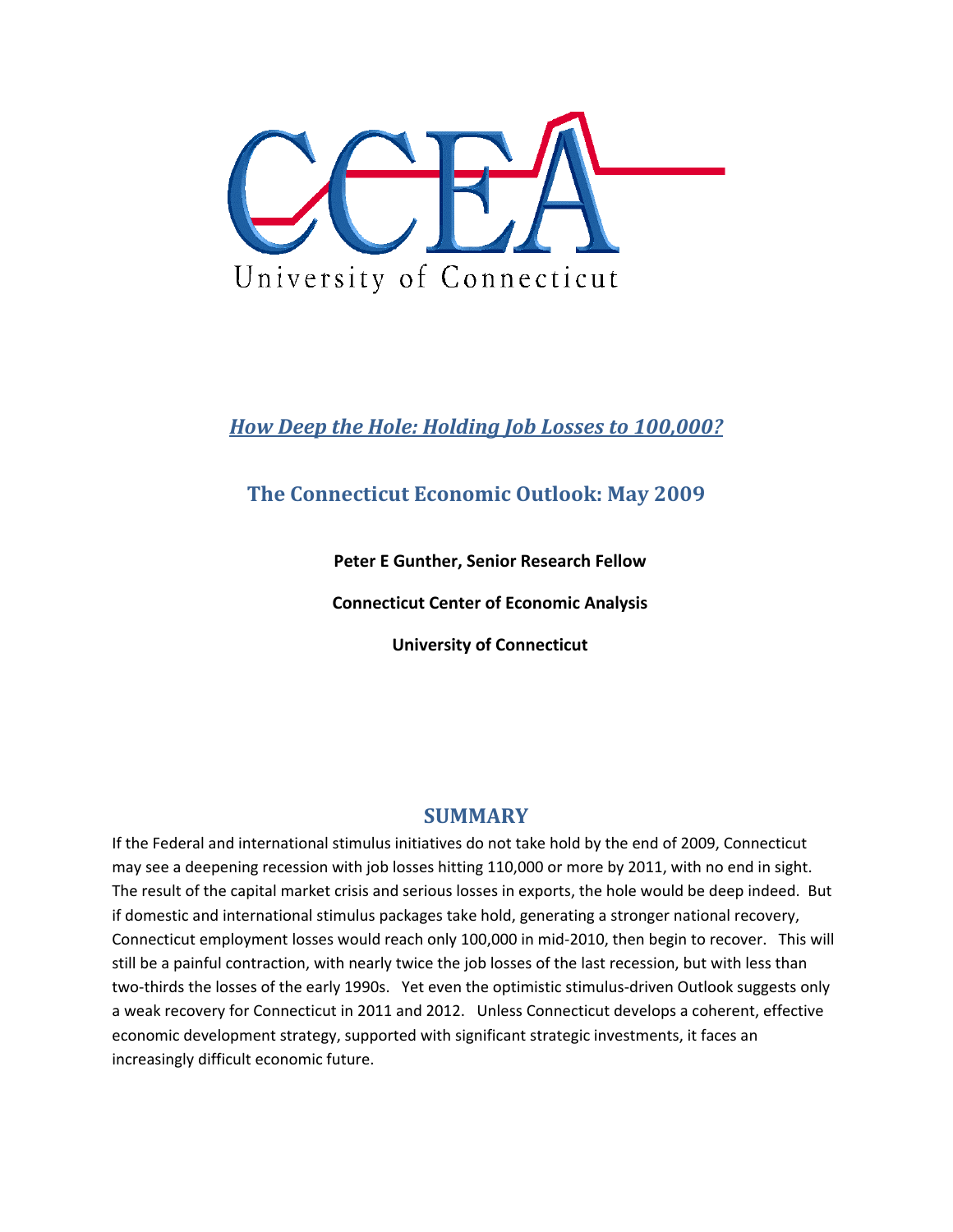# **Introduction**

The Bureau of Economic Analysis' (BEA) most recent release of national accounts clarifies the underlying drivers of the US recession and with them some of the difficulties of returning to robust growth. Preliminary rates of change in national output (RGDP) and its components for 2009Q1 reveal that RGDP fell at an annual rate of 6.1% on the heels of the previous quarter's decline of 6.3%; exports collapsed at an annual rate of 38.7%, and private investment imploded, contracting 51.8%. Because exports of goods accounts for 7.8 % of RGDP, the worldwide nature of the recession hits the United States more strongly than in the past, the contraction in exports accounting for nearly half the contraction in 2009Q1 RGDP. The downturn in investment reflects both the difficulty in securing credit for those needing funds and the unwillingness of those with funds to make new investments in the face of uncertainties.

Internationally, continuing tensions in the Mideast, the H1N1 virus, and massive adjustments in the economies of America's trading partners point to, at best, a slow recovery. The restoration of financial markets continues to be sluggish, but there is a small silver lining: inventories declined sharply, a process that will lead to expanding production in the future, and one that disguised a smaller contraction in the more important area of private fixed investment

### **Our Recent Past**

Massive downward revisions in national economic performance, together with leading indicators for 2008Q4 and preliminary data for 2009Q1 shape this Outlook. New permits for residential housing declined sharply, to 1,195 in 2008Q4 and 686 in 2009Q1, down from their peak in 2005, when they averaged 2,861 per quarter. (These data are seasonally adjusted.) Chart 1 reveals the downward trend of unit housing permits in the tri‐state area since 2006 and Chart 2 their falling value. The only exception to the generally falling trend was the slight percentage increase in the value of CT housing permits in 2008Q1, offset by a steeper dive in 2009Q1.



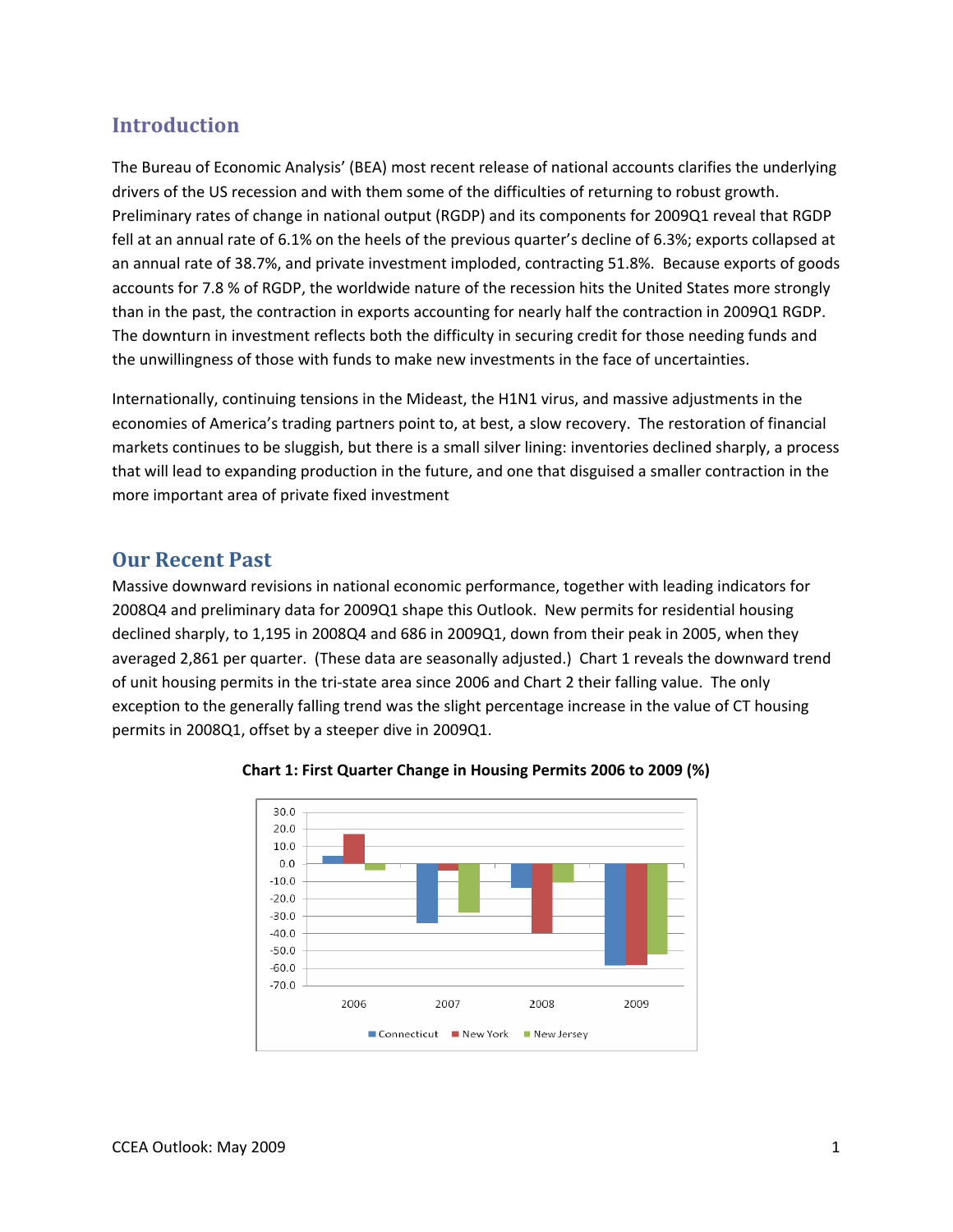

**Chart 2: First Quarter Change in Value of Housing Permits 2006 to 2009 (%)**

This trend has cut nearly 15,000 jobs from the Connecticut construction industry, falling from 68,600 to 53,900 in the past year.

## **Outlook**

Given both the national and local patterns, the Outlook is the bleakest since its inception. The challenge in projecting the pattern of economic activity over the next eight quarters is what to expect of the massive Federal stimulus and—this is critical—the rate of recovery in exports. This Outlook first explores the impact of a continuing weak national economy on Connecticut's economic output and employment. This is an economy that continues to stall despite attempts to jump start it. The Outlook then looks at the contrasting case where the Federal stimulus (and those of its trading partners) takes hold, with the national economy accelerating from the fourth quarter of 2009. This offers a more optimistic projection.

#### **I: Weak National Recovery**

In the Outlook based on weak national growth, at annual growth rates of 0.79% in the next quarter, 1.5% for each of the next there quarters, and then 1.1%, 0.86%, 0.67%, and 0.05% in the last four quarters, Connecticut's total output falls at annual rates of about 2.5% a quarter, as Chart 3 shows. This sustained decline in total Connecticut output (CtRGDP) undermines employment in the state, resulting in a deepening recession. Employment would fall to levels last seen 22 years ago, about 1,615,000—and would continue to fall beyond the ten quarters this Outlook evaluates.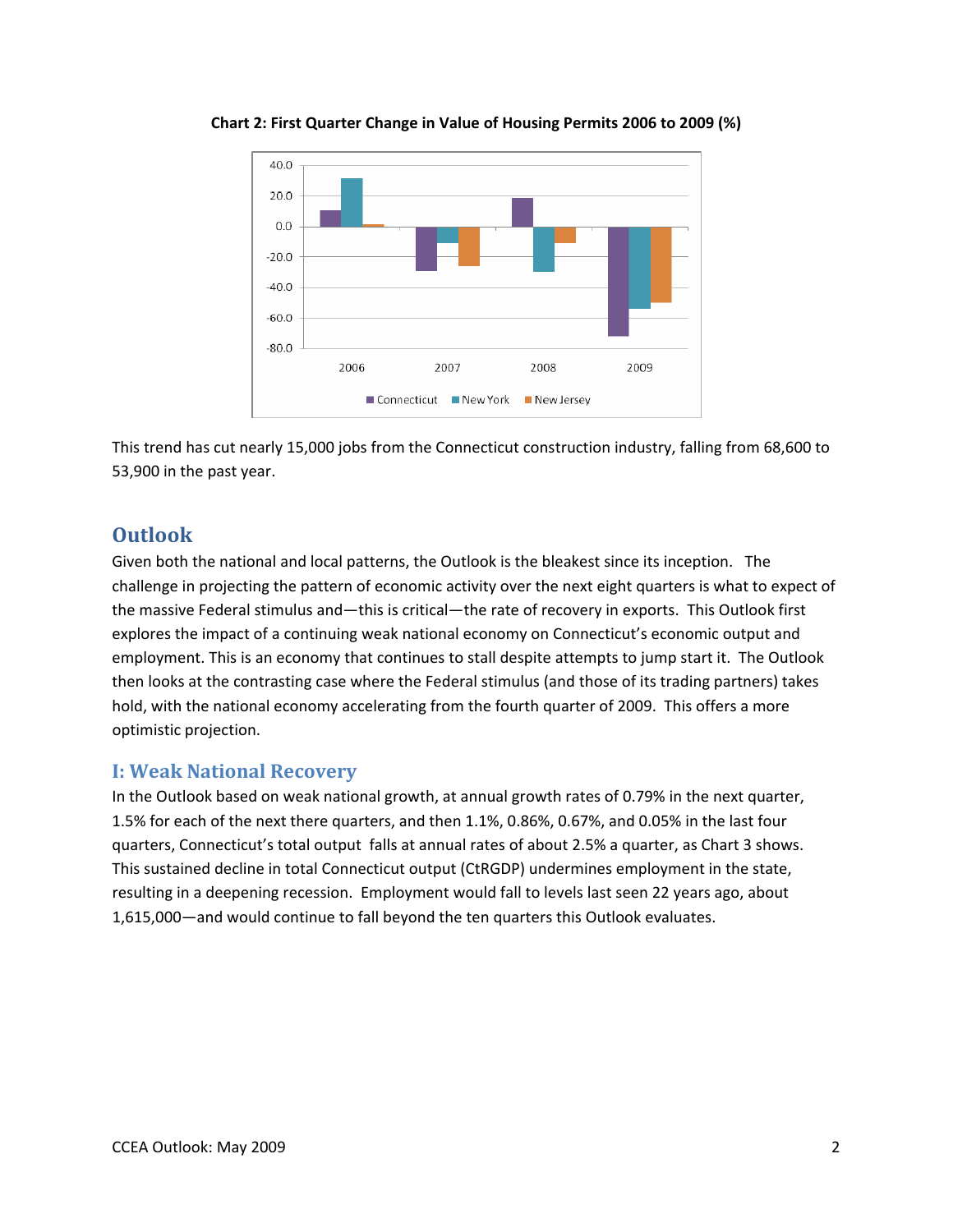

**Chart 3: Outlook for CtRGDP: Weak National Recovery**

#### **II: The Stimuli Take Hold**

The first Outlook may be unduly pessimistic, by fully discounting the benefits of global stimulus packages. CCEA developed an alternative scenario based on stimulus‐driven recovery in RGDP, which Chart 4 shows. National economic growth, at annual rates, improves gently in 2009Q4, reaching 3.5% growth by the end of 2010.



**Chart 4: Comparative National Growth at Annual Rates**